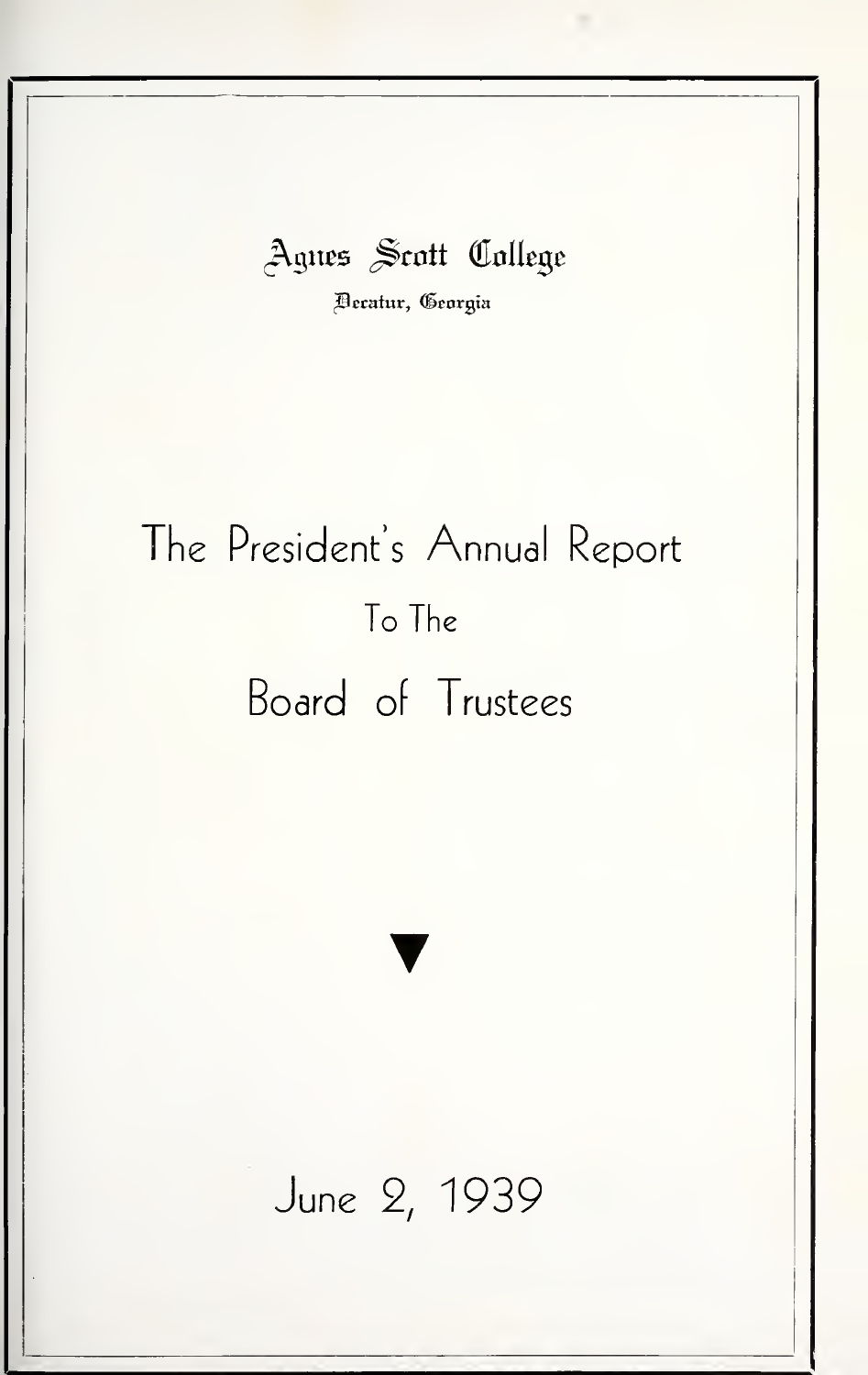#### THE PRESIDENT'S ANNUAL REPORT

June 2, 1939.

The Board of Trustees, Agnes Scott College.

<sup>I</sup> have the privilege of presenting herewith my annual report as President of the College. It is the sixteenth such report that <sup>I</sup> have presented. You will remember that we are closing the fiftieth session of the institution.

#### Trustee Losses

The current session is memorable because of the loss of two outstanding Trustees. These are: Mr. J. K. Orr, a member of the Board for thirty-four years and its Chair-<br>man for nearly twenty-four years; and Miss Nannette Hopkins, a member of the Board for eleven years and an out standing officer of the College throughout its entire his tory. Resolutions of love and respect have already been adopted by the Board of Trustees ; and some account of the services of these leaders has been given in "The Story of Agnes Scott College," which is a part of this Annual Report.

Attention has already been called to the fact that Octo ber 4th, 1938, Mr. George Winship was elected Chairman of the Board of Trustees. He isthe fifth such officer that Agnes Scott has had during its fifty years, and he is al ready proving himself a worthy successor of the remarkable group who have been leaders of the Board through a half century.

The terms of the following Trustees expire at this meeting: Mr. F. M. Inman, Mrs. S. M. Inman, Mr. W. J. Rushton, Mr. T. Guy Woolford, Mrs. George C. Walters. All of these have rendered fine service to the College, and their connection with the institution gives it valuable prestige and helps to win friends for us.

#### University Center Developments

The last twelve months have proved to be very interest ing and important in the development of plans for a University Center. The following general agreement has been signed by Agnes Scott College, Columbia Theological Seminary, Emory University, Georgia School of Technology, High Museum of Art, and the University of Georgia.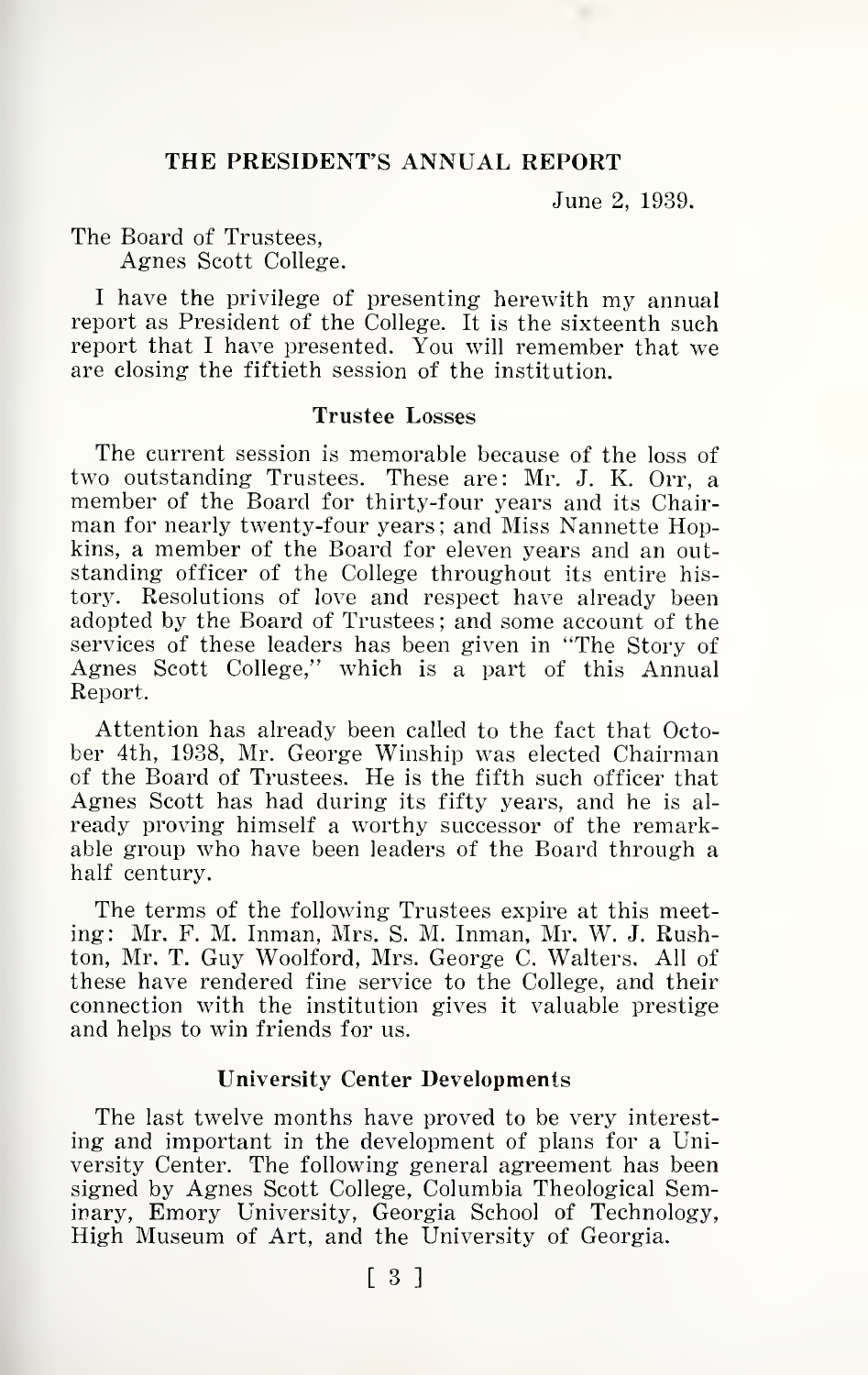#### Agreement

We, Agnes Scott College, Columbia Theological Seminary, Emory University, High Museum of Art, and the University of Georgia System (the University of Georgia and the Georgia School of Technology), wishing to cooperate more effectively toward the end of making a greater contribution to the educational development of Georgia and of the South, and, specifically, for the purpose of establishing a University Center in Georgia, agree upon the following points, subject to the laws of the State of Georgia and the regulations of the Board of Regents of Georgia and of the other authorities concerned.

- 1. It is understood that our principal efforts will be centered on the development of graduate work of a high order so that the Ph.D. degree may be offered under conditions of high efficiency. For this purpose, we realize that there may need to be exchange of students as well as of faculty.
- <sup>2</sup> We will seriously undertake to make available for one another as many of our resources and facilities as may be practicable—including an ex- change of library books, laboratory equipment, faculty services, and the like.
- 3. In order that there may be a continuous study of admissions, curriculum problems, advanced admissions, curriculum problems, advanced standing, educational costs, and the needs of stu dents, we hereby set up An Advisory Faculty Council, with representatives from each of the co operating institutions, and with the responsibility of making suggestions and recommendations. However, it is clearly understood that such will not be binding on any institution.
- 4. An earnest effort will be made to avoid needless overlapping and duplication of effort and of ex pense. To this end, we agree to give careful study to the programs of study now in operation among our group, and to study our own offerings in the light of what our neighbors are attempting.
- 5. Realizing the need for a Joint Committee from the Boards of all the cooperating institutions to consider the broader aspects of joint undertakings, to promote the idea and spirit of cooperation, to bring the need for higher education before the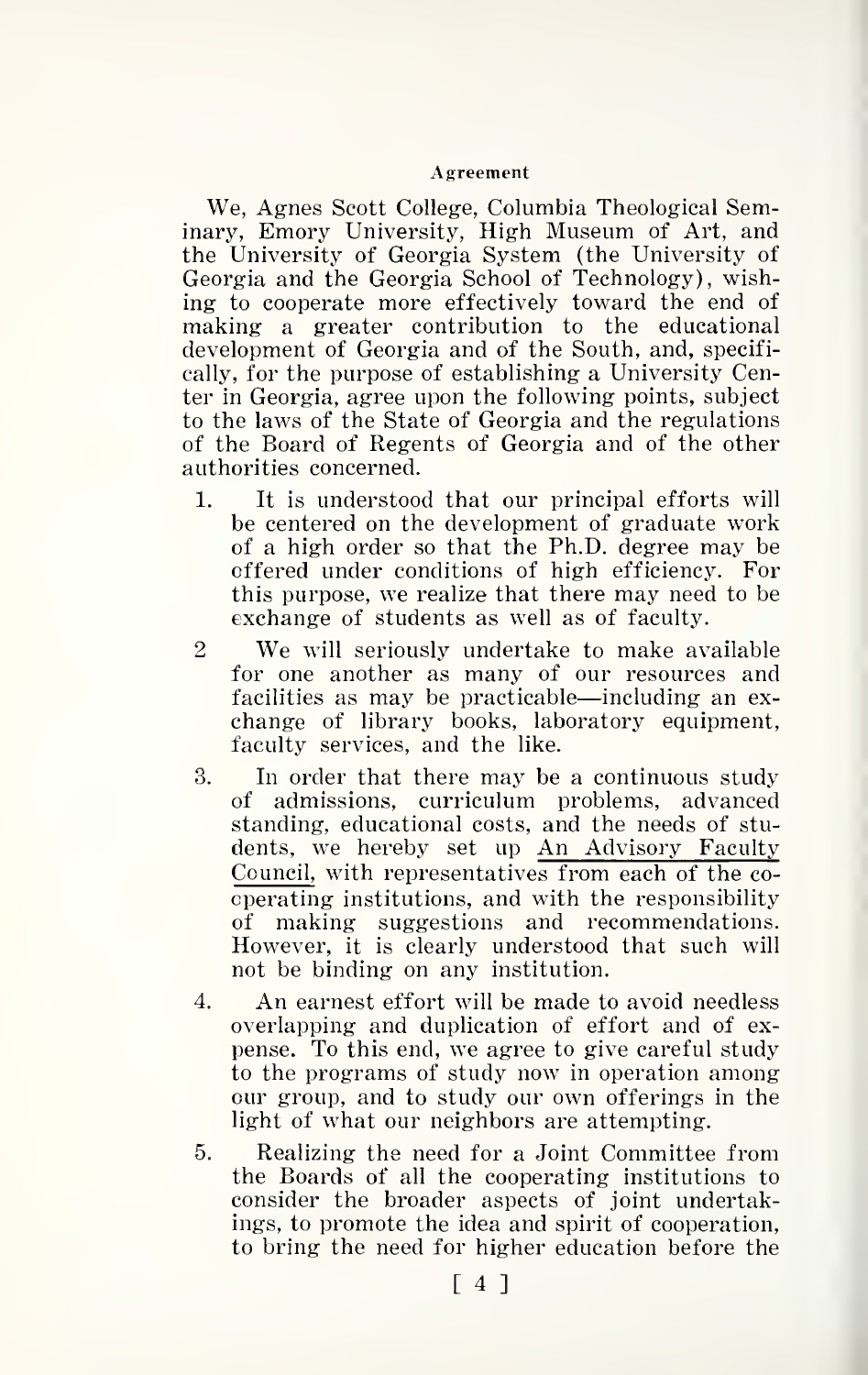State and the South, to assist in raising funds for particular needs, and to distribute undesignated gifts, we agree to appoint representatives to such a joint committee. It is understood that this committee, which will have advisory powers only, may associate with itself other distinguished people not now officially connected with any of the co operating institutions.

3. It is definitely understood that no attempt will be made to merge the institutions involved. Each is to maintain its identity ; each will operate under its own regents or trustees or directors ; and each will keep separate and distinct its own assets of every kind.

Mutually agreed to this 15th day of October, 1938.



Of considerably more significance in the whole program and for Agnes Scott in particular is the agreement signed between our institution and Emory University. You will notice that it goes considerably more into details and particularly arranges for Emory to discontinue competition with us in the taking of women. The full agreement is as fol lows:

#### Agreement

This agreement, entered into on the date below named, between Agnes Scott College and Emory University, both institutions chartered under the laws of the State of Georgia, and located in DeKalb County, Georgia,

WITNESSETH, as follows:

#### I.

#### **OBJECTIVES**

It is intended that the joint efforts of the two con tracting institutions shall accomplish some very definite results, namely

#### [ 5 ]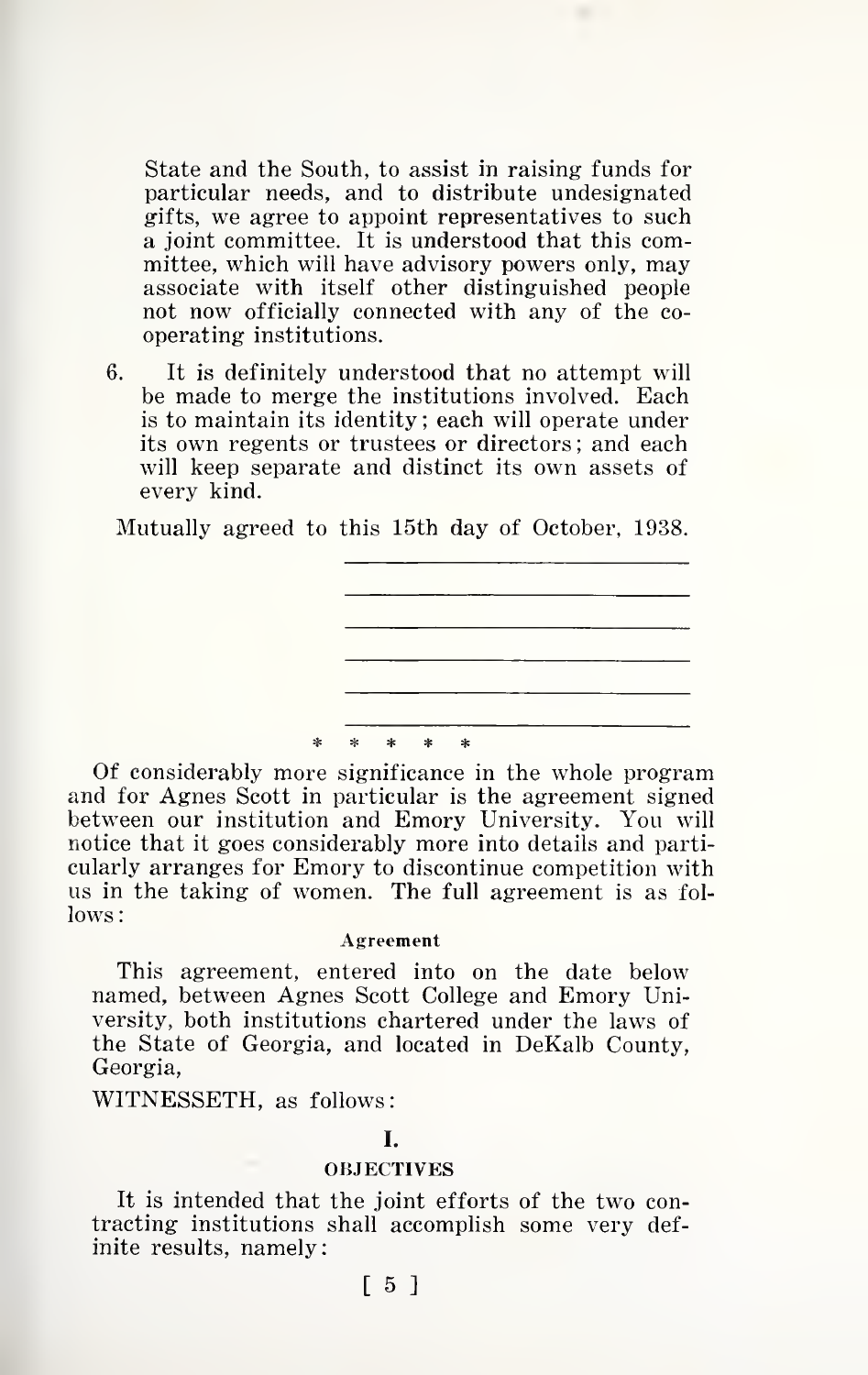- 1. The strengthening of the basic work at the undergraduate level in each institution.
- 2. Economy in operation through the elimination of duplicate courses and the combining of other courses with very small enrollments.
- 3. Economy through a general exchange of ser vices between the institutions, including faculty and students.
- 4. The elimination of competition as far as possible.
- 5. Augmenting the facilities for graduate work at the higher level with a view to raising educational standards in the Southeast.
- 6. Improving the quality of work in the professional schools now operated by Emory University.
- 7. The combining, merging, or eliminating professional schools within the State so as to have only one medical school, one law school, and one engineering school.
- 8. Creating opportunities for professional training of a high order in fields where such is now not available, including business administration, social service, the fine arts, and possibly others.
- 9. A very distinct emphasis on quality in higher education and a joint effort to secure funds for the maintenance of quality work in the Southeast.

II.

#### SPECIFIC STEPS ALREADY TAKEN OR APPROVED:

- 1. The change of the Agnes Scott calendar to cor respond to that of Emory.
- 2. The organization of the Agnes Scott work on the quarter basis so as to fit in with the Emory program.
- 3. The adoption of the Emory Summer School by Agnes Scott on an official basis, and the giving to it a unique status so that it is the only summer school of any institution whose credits Agnes Scott will accept at par, or count for "merit" grades.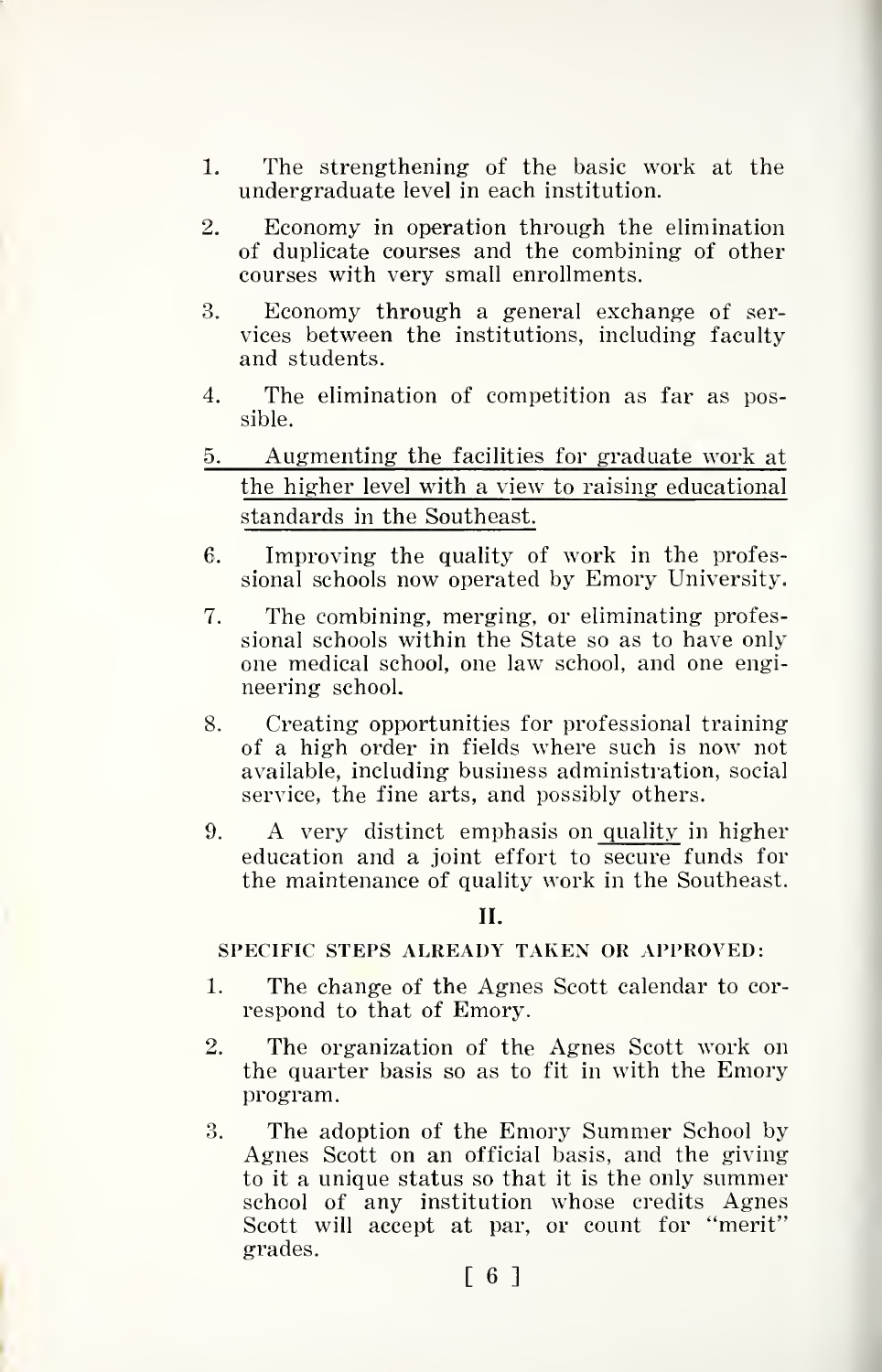- 4. Emory accepts the Agnes Scott student for summer work without <sup>a</sup> matriculation fee and for such programs as are arranged by the Agnes Scott faculty and committees. The reports are sent directly to Agnes Scott.
- 5. Both institutions have appointed a joint Faculty Committee on Summer School Work so as to consolidate and unify the programs, and to make possible fuller offerings for students.
- 6. Emory University is discontinuing the enroll ment of women for undergraduate degrees, and all of these must matriculate at Agnes Scott College to be eligible for Emory courses.
- 7. The closest cooperation has been arranged by the library committees of the two institutions with particular reference to purchases, inter-insti tutional loans, joint catalogue plans, and free use by the students of either institution of the facili ties of the other.
- 8. Both institutions will push as rapidly as possible the securing of a union catalogue for all the libra ries in the Atlanta area.
- 9. The giving to Emory and Agnes Scott faculty members the same financial consideration for the education of their children that Emory now per mits to its faculty, and an effort to work cooperatively, providing for both faculties hospital insur ance and retiring facilities.
- 10. The appointment by both institutions of a joint Faculty-Student Committee on extra-curricular activities and student organizations. It is intended that there be inter-student privileges and opportunities on both campuses for such organizations as the Lecture Association, the Glee Club, the Dramatic Club, and others.
- 11. The continuance of joint sponsorship by Agnes Scott, Emory, and the Georgia School of Technology for the Institute of Citizenship, which for a long time Emory sponsored alone.
- 12. The assumption by Emory of the responsibility for developing a graduate school of a high order, capable of giving the Ph.D. degree on a sound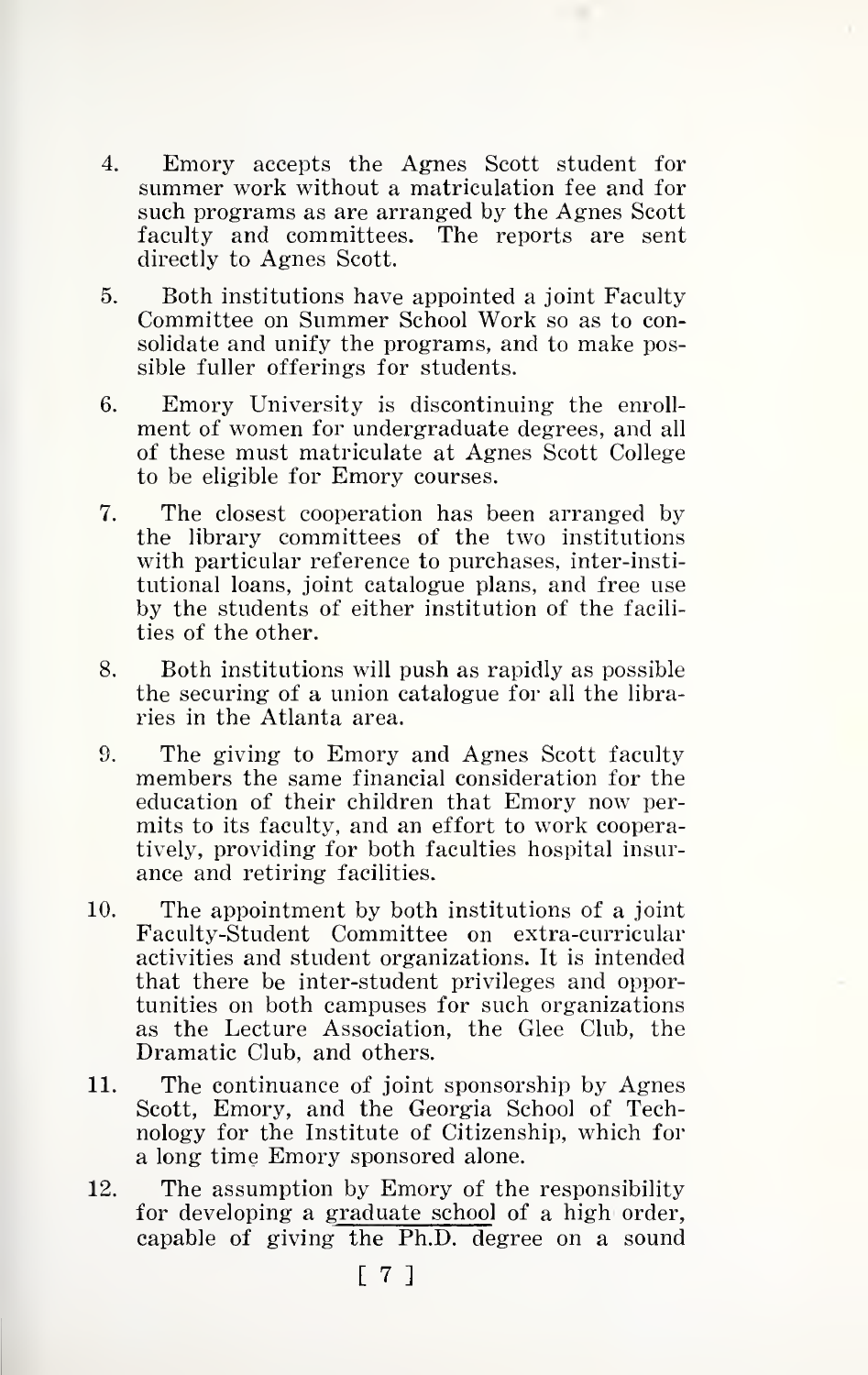basis. It is understood that, while this responsibility is centered at Emory, Agnes Scott will use its resources as far as possible to make the development a success.

- 13. Agnes Scott accepts the responsibility for planning developments in the Fine Arts on an undergraduate basis on the Agnes Scott campus, with the understanding that Emory University stu dents may share in the facilities provided ; and the College further agrees to promote, when funds are available, a Fine Arts program which may include several institutions of the vicinity and which would be open to others besides the regular undergraduate students.
- 14. For allocation of emphasis on undergraduate subjects, it is tentatively agreed that Emory will give particular attention to Archaeology, Economics, Geology, Journalism, and Philosophy. Agnes Scott will give emphasis to Latin, Greek, French, Education, and the Fine Arts. It is understood that both institutions will undertake jointly the promotion of other departments not specifically named herein.
- 15. In undergraduate work, it is agreed that the objective will be to give the individual student the program most nearly conforming to his or her individual need (in accordance with sound educational policy), regardless of the institution in which the particular courses are offered.
- 16. Both institutions will encourage the work of the Joint Faculty Committee, with a view to the devel opment of continuous cooperation within the de partments as well as between the institutions in general.
- 17. Agnes Scott agrees to accept a division of  $20\%$ for itself and  $80\%$  for Emory in the case of gifts that are undesignated, provided the resulting ef forts will make possible the very much desired graduate school of a high order.
- 18. Both institutions will seek to promote a hearty spirit of cooperation not only between themselves but also with the University of Georgia, Georgia School of Technology, Columbia Theological Seminary, and the High Museum of Art.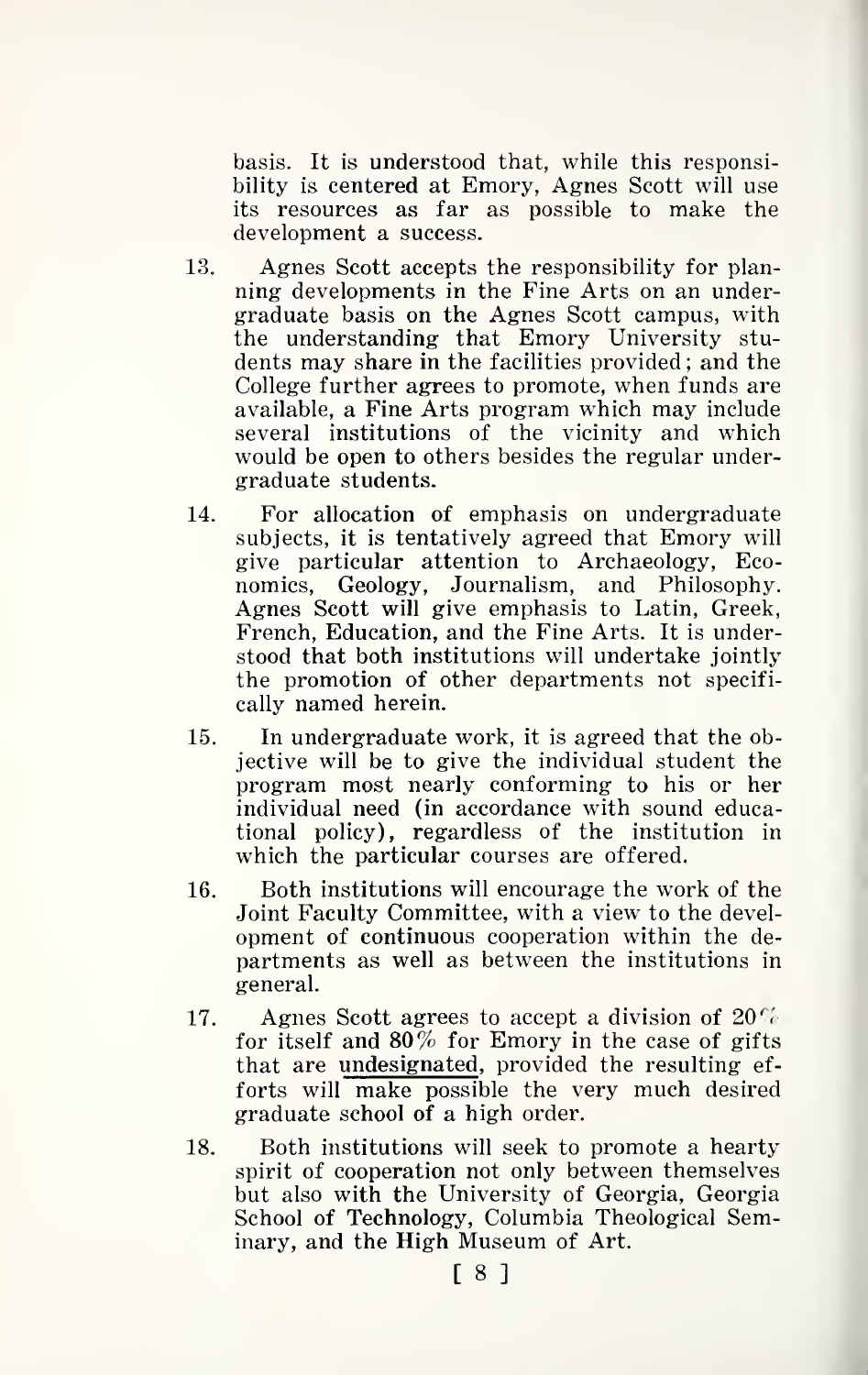19. It is definitely understood that no attempt will be made to merge the two institutions. Each is to maintain its identity. Each will operate under its own Board of Trustees. Each will keep separate and distinct its assets of every kind and such affiliations as have hitherto been maintained.

In token of the acceptance of both institutions of the terms above outlined, the signatures of the presidents of the institutions are herewith attached, and the seals of the contracting parties are herewith af fixed, this 15th day of October, 1938.

AGNES SCOTT COLLEGE

President

#### EMORY UNIVERSITY

President

It is to be noted that the educational program of the University Center idea is to be carried on by a Faculty Advisory Council. Dean S. G. Stukes and Professor Philip Davidson are the Agnes Scott representatives on this Council, and they have rendered notable service. Professor Davidson is the Secretary of the Council and he has had a greater opportunity than any other person connected with it in smoothing out difficulties and in unifying the pro grams of the various cooperating institutions.

The General Education Board have recently appropriated a special grant of \$22,500 to finance the Advisory Council for a period of three years. During this time, we believe that it will prove to be of great service and will advance greatly the cooperative idea in the South.

The agreements also provide for a Joint Committee of Trustees. We have been so occupied with the educational aspects of the development that we have not as yet had time to organize the Committee. Agnes Scott will probably be requested to have two representatives on it, and we hope very much that it will be organized and ready for active service by the opening of the next school year.

As we have previously notified the Board, our efforts to interest the General Education Board of New York in the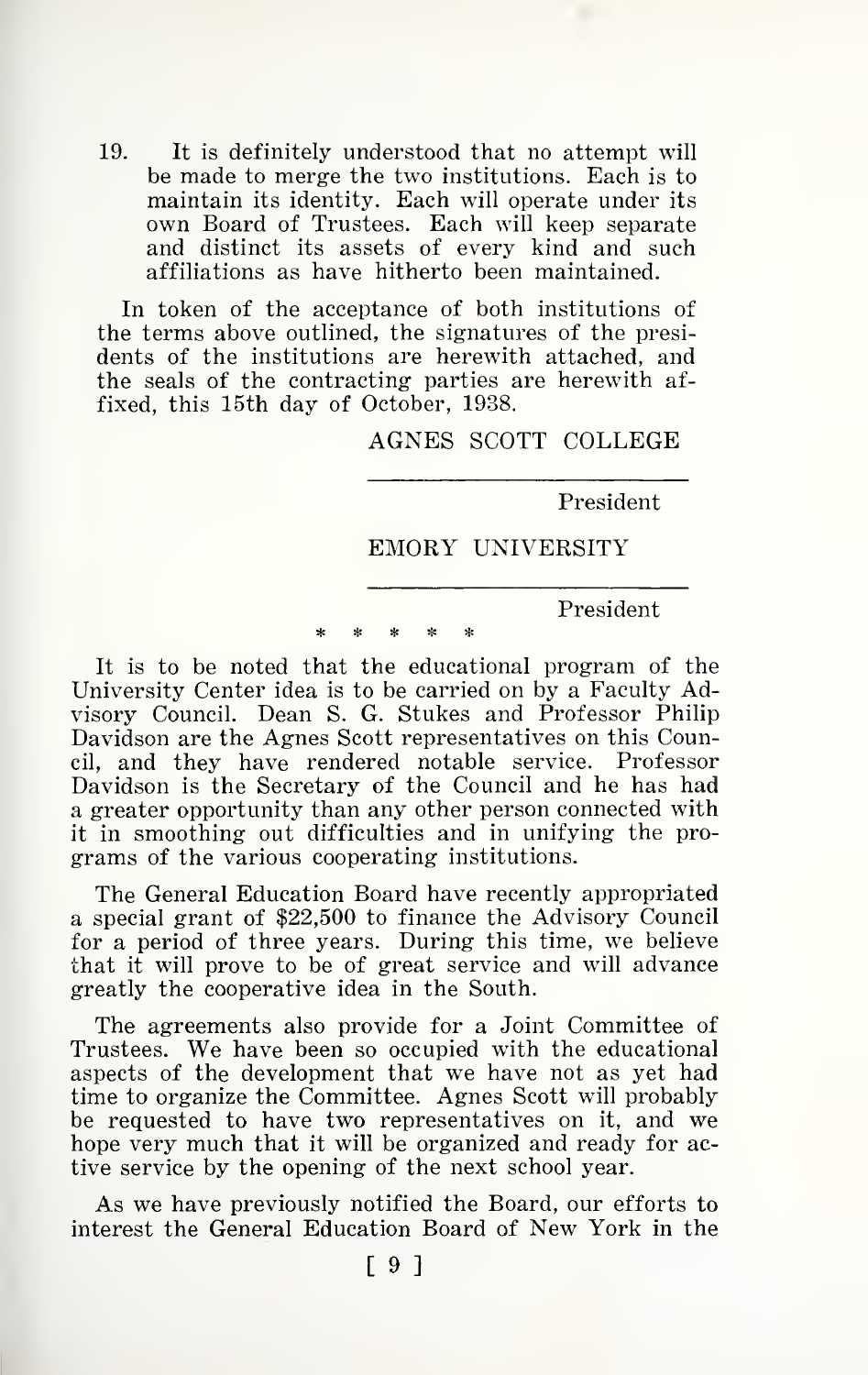local development finally bore a happy fruitage. The Board offered Agnes Scott College \$500,000 and Emory University \$2,000,000, on condition that the two institutions raise, either jointly or severally, \$5,000,000 for the general purposes of the University Center. The money given by the General Education Board is to be used for endowment. The funds which we raise may be used for any of the objectives which have been outlined in our Semi-Centennial program. It is a very remarkable offer, and gives to the local institu tions a great challenge. Since Emory is doing the expensive training in graduate and professional schools, it re ceived the larger offer and will, therefore, be expected to take the lead in raising the additional funds; but Agnes Scott certainly expects to do its part.

The Agnes Scott financial objectives are the same which the Board of Trustees has approved for the last two years as our Semi-Centennial program. The principal items are as follows:

| Fine Arts Building and Auditorium                        | 150.000 |
|----------------------------------------------------------|---------|
|                                                          | 200,000 |
|                                                          | 200.000 |
| Modernizing present dormitories                          | 100.000 |
| Department of the Home (building and                     |         |
|                                                          | 150,000 |
| College Infirmary                                        | 50,000  |
| Additional land and improvements                         | 90,000  |
| Faculty apartments-----------------------                | 50,000  |
| Equipment and furniture-----------------                 | 85,000  |
| General Endowment_____________________________ 1,425,000 |         |
|                                                          |         |

#### Total \$2,500,000

One of our most needed additions to the plant is the Auditorium with the addition of music facilities which are contemplated. The Presser Foundation of Philadelphia now seems ready to proceed with its contribution toward this purpose, and a form of contract between the College and the Foundation will be submitted for approval at this meeting of the Board. We hope very much that the other funds may be available so that we may begin this building in September and have it ready by the opening of College in 1940. It will be the initial step taken by Agnes Scott in the promotion of the Fine Arts as requested by the other institutions in the University Center development. Even when this building is erected, we will be able to promote the Fine Arts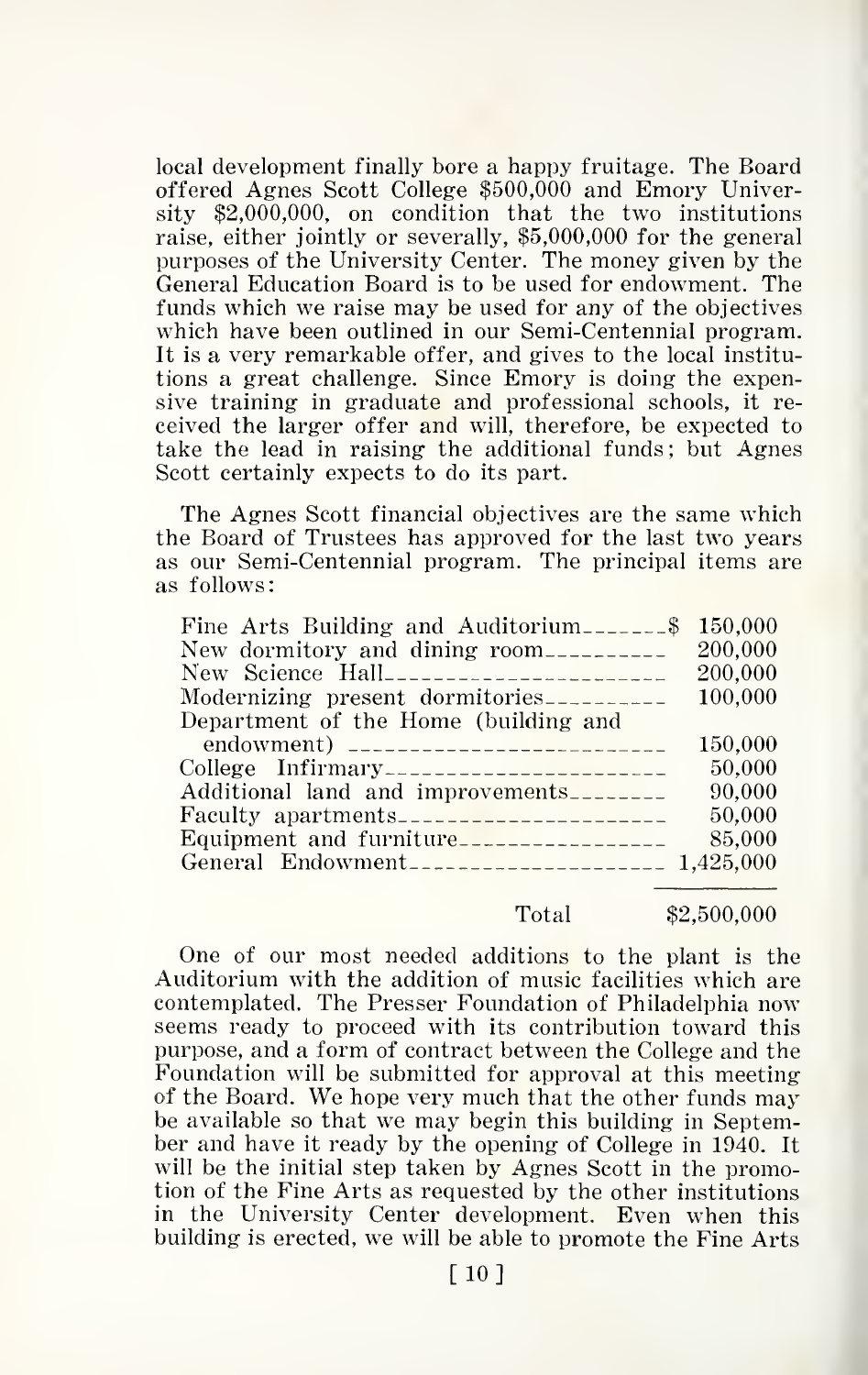only on an undergraduate basis. It will take considerably more endowment and a much larger teaching staff than we now have in prospect to do much inter-institutional pro motion or to organize adult work in the Fine Arts.

One of our most urgent needs at Agnes Scott is the fur nishing of better living quarters for our students. Very properly, through many years, we have placed the emphasis on good equipment for academic work and for educational purposes; but we cannot longer postpone improved living quarters. Patrons and prospective patrons who visit the College are unhesitating in their expressions of surprise that we have so long delayed the improvement.

We are very eager, indeed, to begin the erection of the new dormitory which is to be called Hopkins Hall, in memory of our beloved Dean, Miss Nannette Hopkins ; and we have been hopeful that we might be able to begin this fall so as to have the building ready for occupancy in September of 1940, but the way does not yet seem clear. It will evidently be necessary for us to raise additional funds be fore we can proceed with this.

Our Science quarters are badly crowded, and the equipment for this part of our educational program is not up to the standard which we have set for other phases of our work. In 1934, you may remember that the General Education Board offered to allow us to use \$100,000 of the money they were furnishing for the erection of a Science building. Partly because the sum was not large enough to put up the building which we need and partly because operating funds for the additional expenses which were involved would not be available, we persuaded the Board to let us use the money for general endowment. We still have an implied obligation to the Board, as well as to our own interests, to secure this building as soon as possible.

As soon as the offer of the General Education Board was made public, our faculty and students became interested in taking the lead for raising such funds as Agnes Scott would need to provide. In February of this year, the campus campaign was organized under the general leadership of Professor Philip Davidson for the faculty and of Miss Amelia Nickels, President of Mortar Board, representing the stu dents. An objective of \$40,000 was set for faculty and stu dents, and the results of the ten-day campaign showed \$52,202. It was a very enthusiastic and impressive endorsement of the whole University Center and Agnes Scott's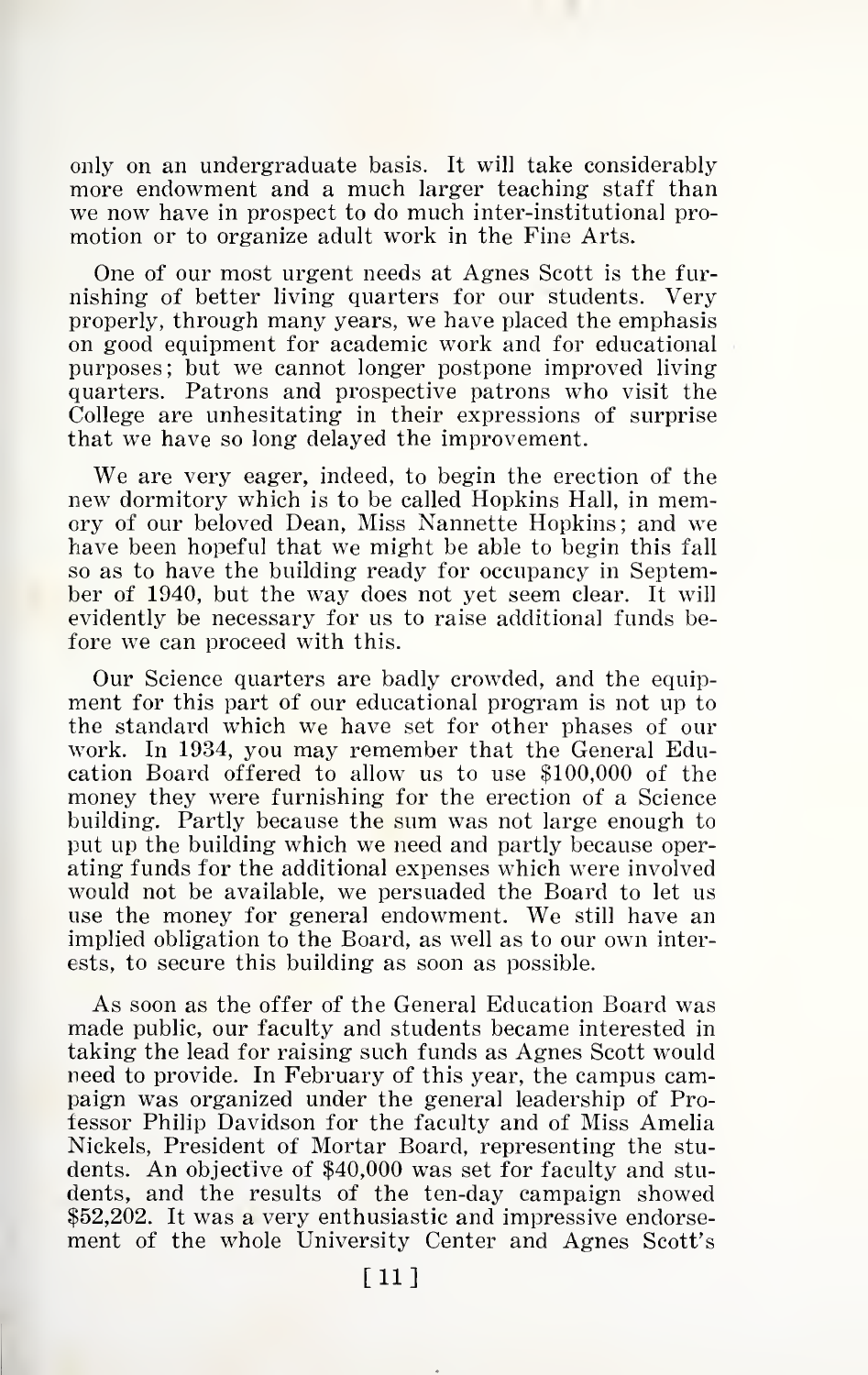Semi-Centennial objectives from the standpoint of those who are closest to the work and who are the most ardent believers in it.

We hope to be able to organize <sup>a</sup> general campaign to be put on early in 1940 which will undertake to secure the remainder of the money necessary. In all of the steps to be taken, it is necessary for Agnes Scott to work in close harmony with Emory. The joint campaign is much more difficult than one for our institution alone, but we believe it is going to work out successfully.

#### Semi-Centennial Celebration

As is explained in "The Story of Agnes Scott College," our official celebration of the developments of fifty years will be very simple. The home-coming plans for the alumnae are working out nicely, and we believe that there will be a record attendance on Saturday, June 3rd, at the lunch eon which the Trustees give for the alumnae and senior class. The musical and dramatic features of the Commencement program promise to be the most interesting for several years and are all arranged without charge for our visitors.

During the session 1939-1940, we will have many important events and quite a number of prominent visitors on our campus. All details are being arranged by the very competent Semi-Centennial Committee which was ap pointed two years ago by the Board of Trustees.

We hope that our celebration may culminate at Commencement 1940, when we may lay the corner stone of the Fine Arts Building and Auditorium and possibly of Hopkins Hall. We hope by that time, also, we may be able to give some definite account of the progress of the campaign for meeting the offer of the General Education Board.

#### The 1938-1939 Session

The College year has been an active one from the standpoint of campus improvements. We have forty-one differ ent buildings, and some of these are rather old, so that the general upkeep and maintenance are serious problems.

Most of our buildings are heated from a central steam plant. Some of our lines had become worn out and so last summer we expended \$12,000 in renovating and modernizing our entire heating system. We think we will secure some returns for the investment in lower fuel costs.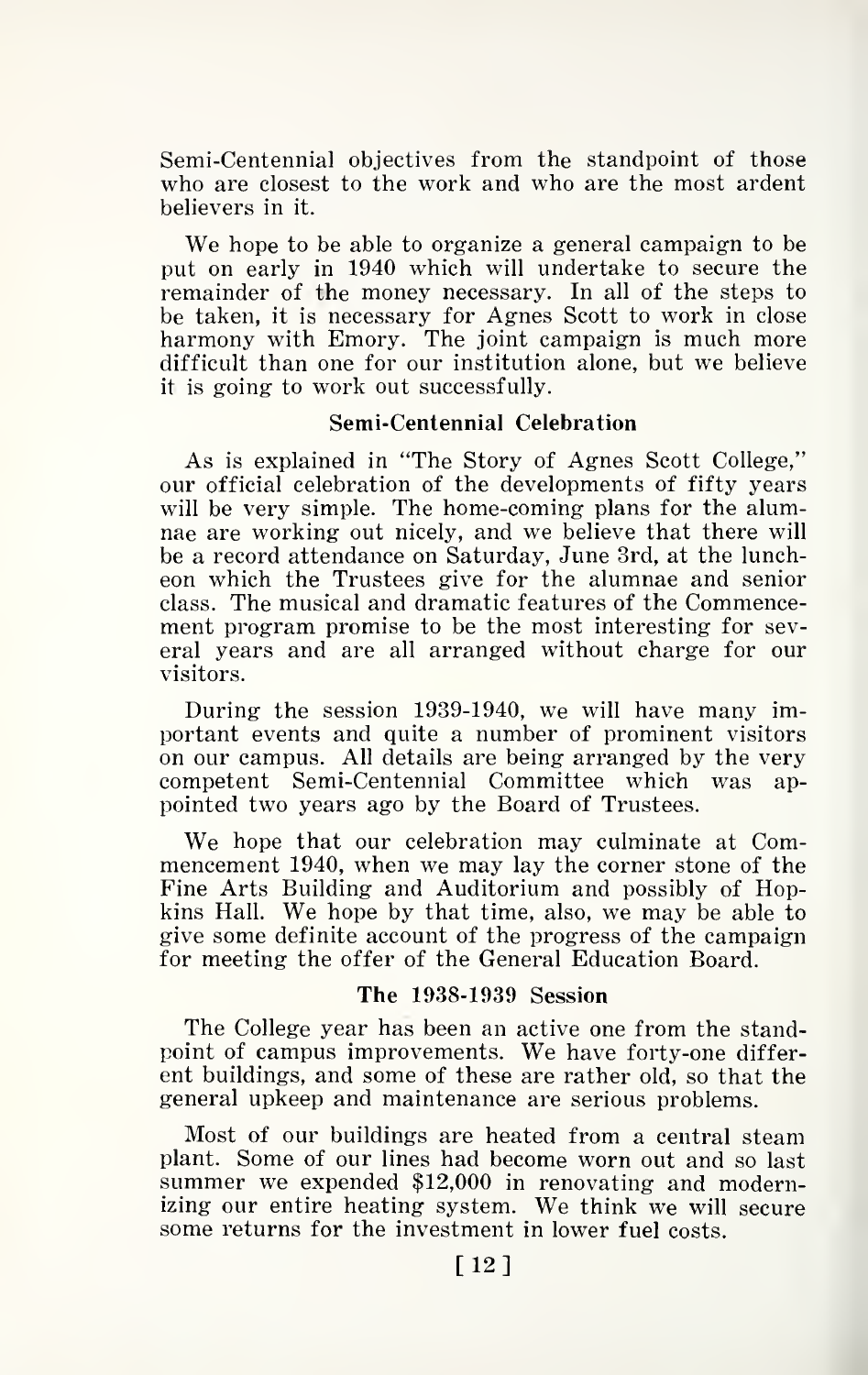We bought ten new upright pianos for practice purposes. and find that this has added considerably to the satisfac tion and efficiency of our Music department. Our cooking ranges for both dining rooms were too much worn for repairs, and we bought eight new gas ranges, which will be very satisfactory when we erect a new dining room and kitchen.

In accordance with instructions from the Board of Trustees last year, we have been making intensive investi gations as to the best fire protection for our large dormitories. Through the years we have been anxious as to the safety of our students in case of serious fire in one of these buildings. At a recent meeting, the Committee on Buildings and Grounds authorized the installation of the Grinnell Sprinkler System in each of the three large dormitories. Work is in progress, and the installations will be completed by the opening of College in September. The total improvements above mentioned represent an expenditure of ap proximately \$35,000, but there will be some benefits in re duced insurance rates and in added efficiency for doing a thoroughly good job.

The current expenses have been under a considerable strain on account of the improvements already outlined and will be heavily taxed during the next session to complete the payments which will fall due in the autumn. Our stu dents and patrons feel that there are a number of improvements which ought to be made, but we cannot go beyond the money that is actually in sight.

Mr. Tart, our Treasurer, has collected his accounts 100 percent again, and this fact contributes to the sound financing which we have followed. He is completing 25 years of hard work for the College.

Reverend John McSween, D.D., conducted the exercises of our religious week and was very helpful in his ministry both in the pulpit and in personal conferences. The reli gious life of the campus has been very satisfactory, though we have an increasing number of young women who are not professing Christians. It is rarely that a student leaves the College without an active membership in some church, but occasionally it does happen.

The indications are that we will have a capacity enroll ment of boarding students for the session 1939-1940 and that the day student group will be quite satisfactory as to size and as to college preparation.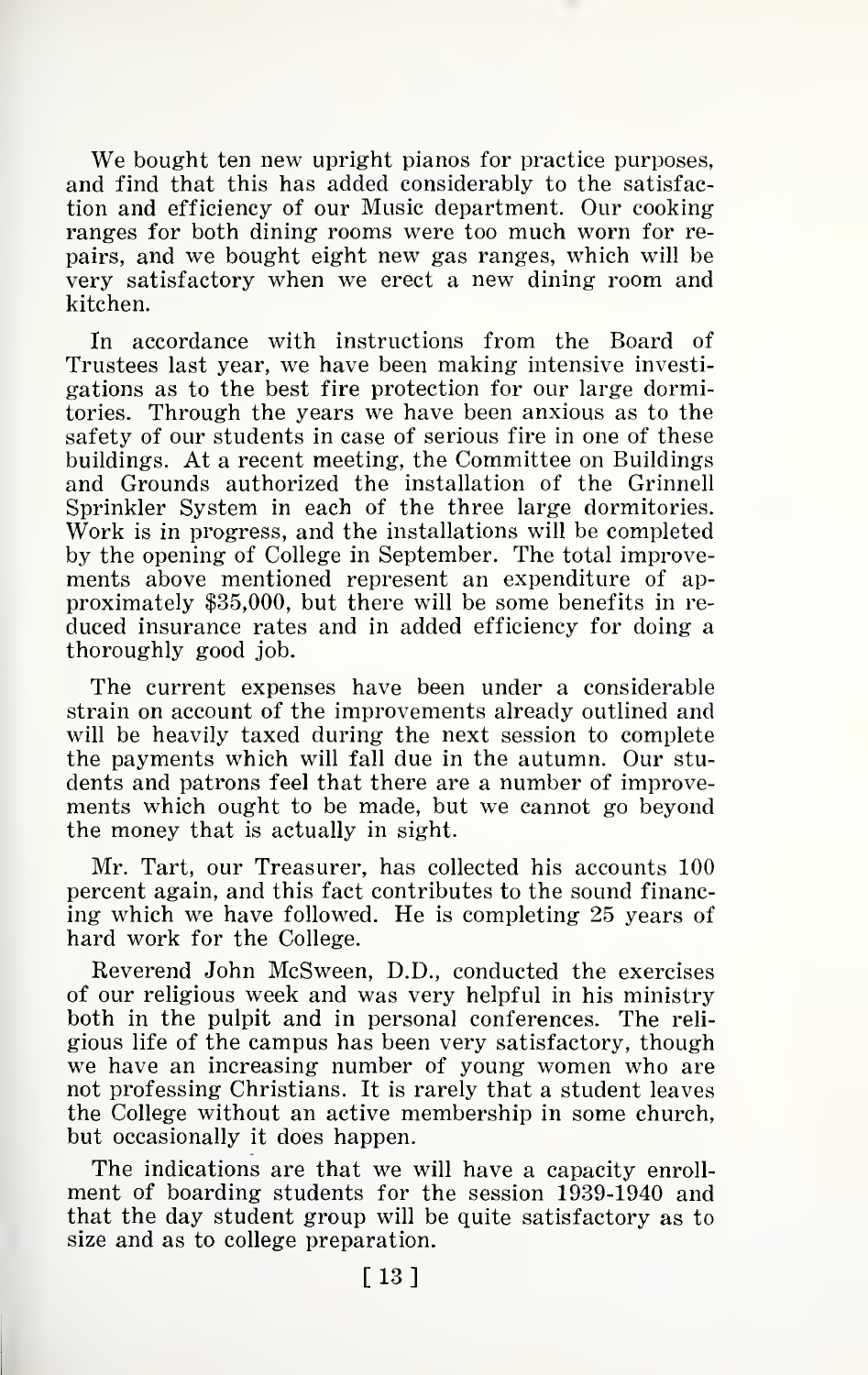#### Faculty

During the current session, the faculty have kept up their remarkable record of loyalty and generosity. In the campus campaign, they subscribed more than \$20,000. The students were an entirely new group. Most of the faculty have been paying subscriptions to the College over a long period.

Considerable pressure is now being brought by members of Congress for including in the Social Security program all independent and church-related institutions, so as to provide for old age and unemployment on the part of all people connected with the colleges. The matter was first proposed a few years ago when <sup>I</sup> was President of the Association of American Colleges ; and at that time the Executive Committee of the Association was unanimously op posed to any taxation from the United States Government, however alluring might be the benefits proposed. <sup>I</sup> still feel that it would be a great mistake for us to go into any Social Security program ; but it does mean that we must take care of our own faculty and employees voluntarily because they deserve it, and because sooner or later there will be pressure for it. We have a committee of the faculty studying now the best plan for retiring employees, and we hope by the next meeting of the Board to have some proposal that will be the result of careful study.

The College was unfortunate enough to lose Miss Martha Stansfield by death last summer. She took her B.A. degree at Agnes Scott and returned almost immediately for service in the Latin and Greek department and had been an effective teacher and officer for several years. Her death came quite unexpectedly, and she is greatly missed by the entire College community.

Miss Mildred Mell, B.A., University of Wisconsin, M. A., University of Georgia, Ph.D., University of North Carolina, is a new Professor of Economics and Sociology, taking over the work which has been done for several years on a part-time basis by Dr. J. M. Wright and Dr. Arthur Raper. Miss Mell was formerly Principal of Lucy Cobb Institute in Athens and, more recently, Dean of Shorter College.

Miss Kathryn Glick, B.A., Franklin College, and M. A. and Ph.D., University of Chicago, is taking the place of the late Miss Martha Stansfield.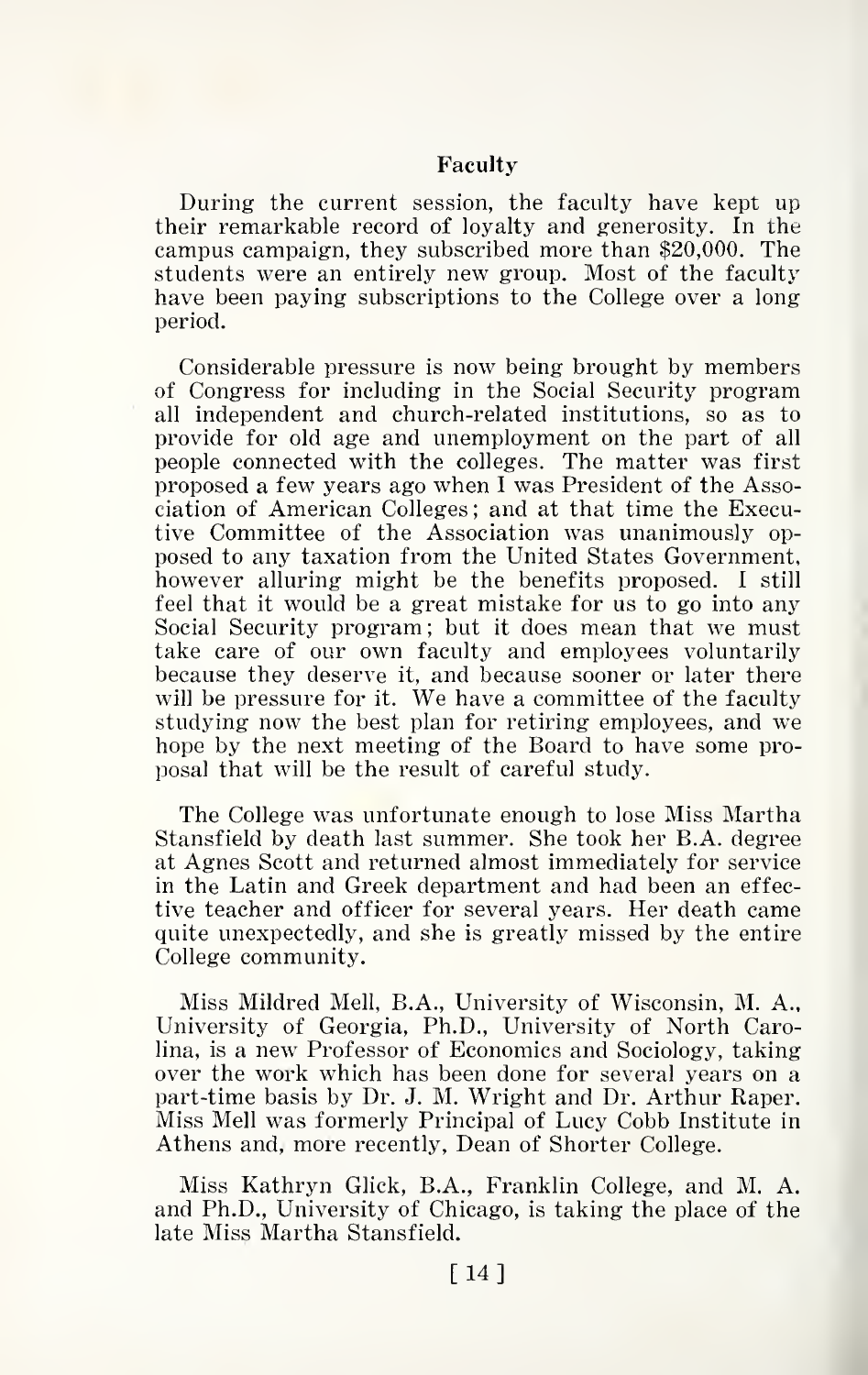Miss Margaret Phythian, who has been studying in France for two years, having received a fellowship from the General Education Board, has completed her Doctor's de gree and has returned to her position in the French department, which was filled last year by Miss Virginia Gray.

Miss Laura Colvin, who studied last year for her Master's degree at the University of Michigan on a scholarship from the Carnegie Corporation, has returned to her position as chief cataloguer for the Library. Miss Josephine Nunnally has resigned her position in the Library, and her place has been filled by Miss Evelyn Houck, a graduate of Alabama College and Emory University.

Miss Charlotte Hunter, B.A., Agnes Scott 1929, who has been recently teaching in Charlotte, North Carolina, is Assistant to the Dean, doing in part the work handled last year by Miss Alberta Palmour, but having the freshman class as her particular responsibility.

After long and faithful service, Mrs. Jennie D. Finnell and Mrs. Lena Davies have retired from service as the heads of the dining rooms. Miss Jessie Harriss has been placed in general charge of this work on the whole campus, being assisted by Miss Mildred McElreath and Mrs. J. W. Hartsook. Misses Harriss and McElreath are both graduates of Georgia State College for Women.

The housekeeping arrangements have been supervised for many years by Miss Emma Miller, who resigned this year, and the work is now supervised by Mrs. Annie Mae F. Smith, a graduate of Florida State College for Women. Mrs. Lena Davies is assisting her.

Miss Gladys Rogers, who has been Secretary for the President, resigned in order to be married, and her place has been filled by Miss Laura Mayes Steele, an honor graduate of Agnes Scott.

Other recent graduates of the College who have been brought back are: Miss Ann Worthy Johnson, to have charge of the College book store, and Miss Jeanne Matthews, an Assistant in Biology.

Heavy responsibilities for the operation of Agnes Scott always rest on Dean Stukes, Dean Scandrett, Business Manager Cunningham, and Treasurer Tart, all of whom are most efficient; and next year they will have heavier duties, as the President will be campaigning to meet the General Education Board offer.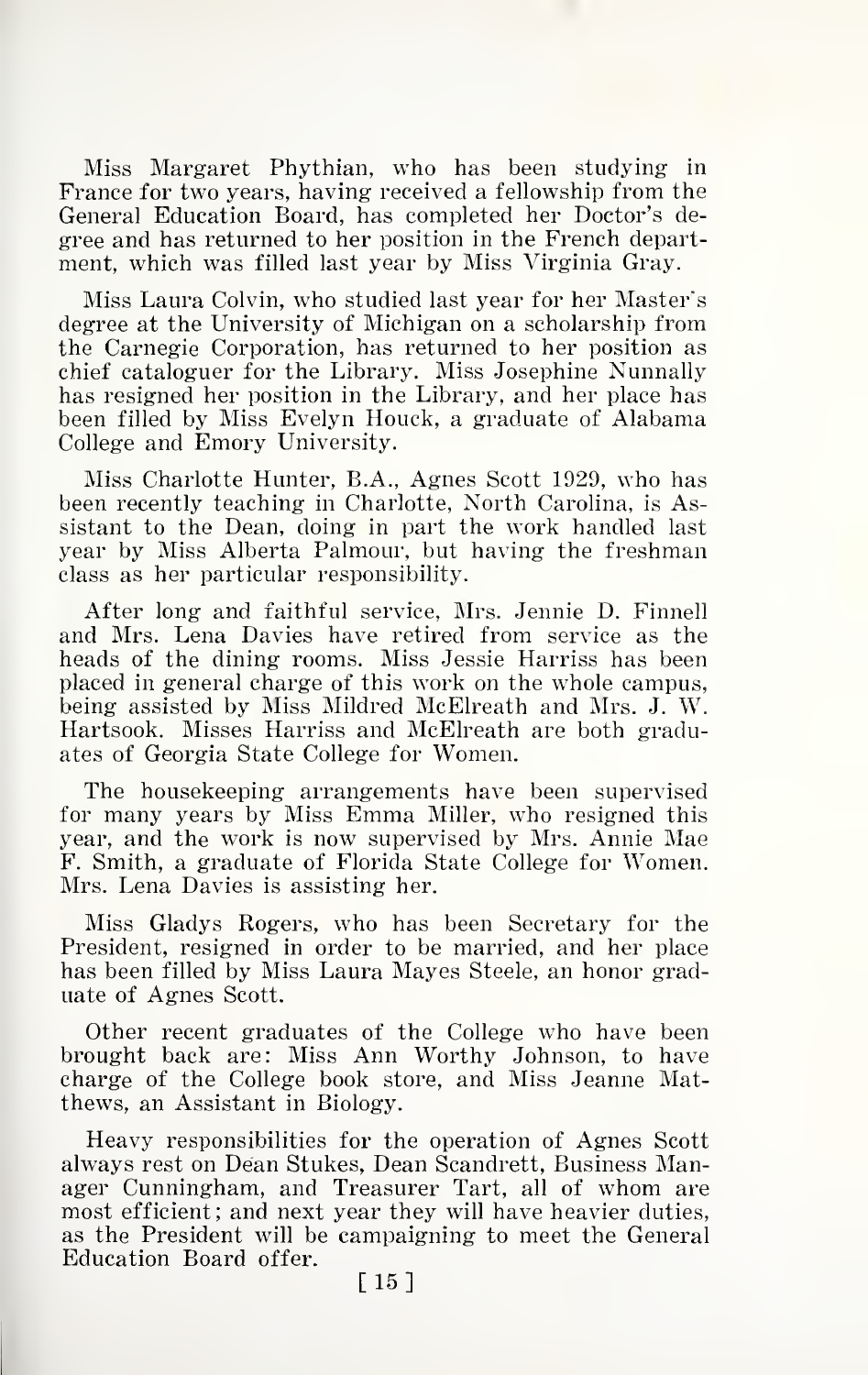#### Students

Last year, on a voluntary basis, the members of Mortar Board experimented with the faculty in taking comprehensive examinations. The results indicated that probably it would be unwise to require such examinations of all graduates; but we are continuing the experiment this year by requiring all who hope to graduate "with high honor" to take such examinations.

The various student organizations have been unusually cooperative and effective this year, particularly the Stu dent Government Association, Christian Association, and Mortar Board.

Our students may be classified in various ways as fol lows:

#### Geographical Distribution

|                             | Alabama ------------ $32$ New York ----------- 6                                                                                                                                                                                                                                                               |  |
|-----------------------------|----------------------------------------------------------------------------------------------------------------------------------------------------------------------------------------------------------------------------------------------------------------------------------------------------------------|--|
| Arkansas $\frac{1}{2}$      | North Carolina $--- 25$                                                                                                                                                                                                                                                                                        |  |
|                             | Ohio $\frac{1}{2}$                                                                                                                                                                                                                                                                                             |  |
| Delaware $\frac{1}{2}$      | Oklahoma $\frac{1}{2}$                                                                                                                                                                                                                                                                                         |  |
|                             | Florida $\frac{1}{2}$ - Florida $\frac{1}{2}$ - Pennsylvania $\frac{1}{2}$ - $\frac{1}{2}$ - $\frac{1}{2}$                                                                                                                                                                                                     |  |
| Georgia _______________ 253 | South Carolina $\frac{1}{2}$                                                                                                                                                                                                                                                                                   |  |
| Illinois $\frac{1}{2}$      | Tennessee $\frac{1}{2}$                                                                                                                                                                                                                                                                                        |  |
|                             | Kentucky ____________ 11 Virginia ____________ 16                                                                                                                                                                                                                                                              |  |
|                             | Louisiana $\frac{1}{2}$ - $\frac{1}{2}$ = $\frac{1}{2}$ = $\frac{1}{2}$ = $\frac{1}{2}$ = $\frac{1}{2}$ = $\frac{1}{2}$ = $\frac{1}{2}$ = $\frac{1}{2}$ = $\frac{1}{2}$ = $\frac{1}{2}$ = $\frac{1}{2}$ = $\frac{1}{2}$ = $\frac{1}{2}$ = $\frac{1}{2}$ = $\frac{1}{2}$ = $\frac{1}{2}$ = $\frac{1}{2$         |  |
|                             | China $\frac{1}{2}$ - $\frac{1}{2}$ - $\frac{1}{2}$ - $\frac{1}{2}$ - $\frac{1}{2}$ - $\frac{1}{2}$ - $\frac{1}{2}$ - $\frac{1}{2}$ - $\frac{1}{2}$ - $\frac{1}{2}$ - $\frac{1}{2}$ - $\frac{1}{2}$ - $\frac{1}{2}$ - $\frac{1}{2}$ - $\frac{1}{2}$ - $\frac{1}{2}$ - $\frac{1}{2}$ - $\frac{1}{2}$ -          |  |
| Massachusetts _______ 1     | France $\frac{1}{2}$                                                                                                                                                                                                                                                                                           |  |
| $Mississippi$ $--- 7$       |                                                                                                                                                                                                                                                                                                                |  |
|                             |                                                                                                                                                                                                                                                                                                                |  |
|                             | Total $\sqrt{2}$ $\sqrt{2}$ $\sqrt{2}$ $\sqrt{2}$ $\sqrt{2}$ $\sqrt{2}$ $\sqrt{2}$ $\sqrt{2}$ $\sqrt{2}$ $\sqrt{2}$ $\sqrt{2}$ $\sqrt{2}$ $\sqrt{2}$ $\sqrt{2}$ $\sqrt{2}$ $\sqrt{2}$ $\sqrt{2}$ $\sqrt{2}$ $\sqrt{2}$ $\sqrt{2}$ $\sqrt{2}$ $\sqrt{2}$ $\sqrt{2}$ $\sqrt{2}$ $\sqrt{2}$ $\sqrt{2}$ $\sqrt{2}$ |  |

#### Class Enrollment

| Sophomores _______________________________ 124 |  |
|------------------------------------------------|--|
| Freshmen ______________________________ 168    |  |
|                                                |  |
|                                                |  |
|                                                |  |
|                                                |  |
| Total $\frac{1}{2}$                            |  |